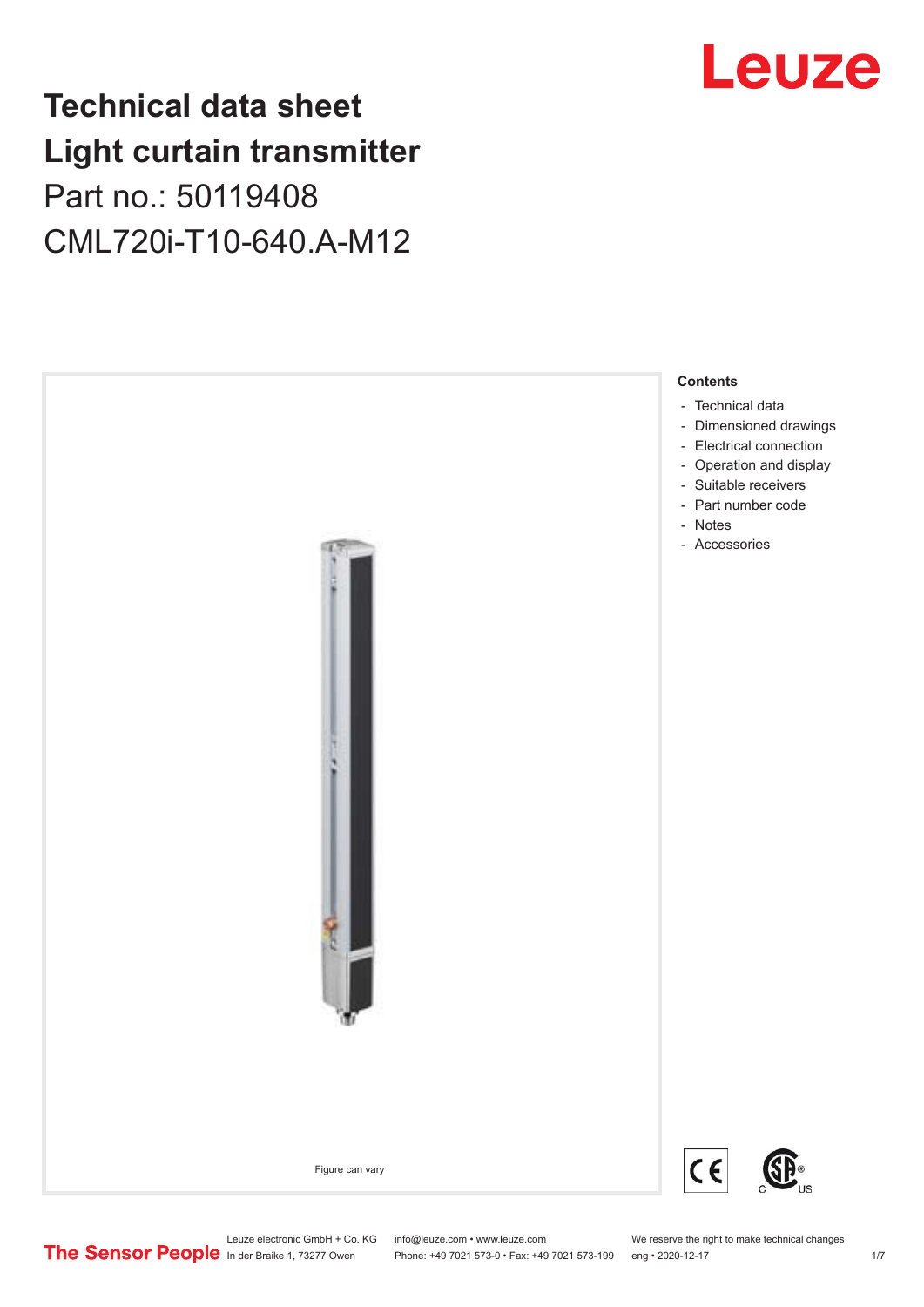## <span id="page-1-0"></span>**Technical data**

# Leuze

#### **Basic data**

| <b>Series</b>                   | 720                                                                                                         |
|---------------------------------|-------------------------------------------------------------------------------------------------------------|
| <b>Operating principle</b>      | Throughbeam principle                                                                                       |
| Device type                     | Transmitter                                                                                                 |
| <b>Contains</b>                 | 2x BT-NC sliding block                                                                                      |
| <b>Application</b>              | Object measurement                                                                                          |
| <b>Special version</b>          |                                                                                                             |
| <b>Special version</b>          | Crossed-beam scanning                                                                                       |
|                                 | Diagonal-beam scanning                                                                                      |
|                                 | Parallel-beam scanning                                                                                      |
| <b>Optical data</b>             |                                                                                                             |
| <b>Operating range</b>          | Guaranteed operating range                                                                                  |
| <b>Operating range</b>          | 0.37m                                                                                                       |
| <b>Operating range limit</b>    | Typical operating range                                                                                     |
| <b>Operating range limit</b>    | 0.29m                                                                                                       |
| <b>Measurement field length</b> | 640 mm                                                                                                      |
| <b>Number of beams</b>          | 64 Piece(s)                                                                                                 |
| Beam spacing                    | $10 \text{ mm}$                                                                                             |
| Light source                    | LED. Infrared                                                                                               |
| <b>LED light wavelength</b>     | 940 nm                                                                                                      |
| Measurement data                |                                                                                                             |
| Minimum object diameter         | 20 mm                                                                                                       |
| <b>Electrical data</b>          |                                                                                                             |
| <b>Protective circuit</b>       | Polarity reversal protection                                                                                |
|                                 | Short circuit protected                                                                                     |
|                                 | <b>Transient protection</b>                                                                                 |
|                                 |                                                                                                             |
| Performance data                |                                                                                                             |
| Supply voltage $U_{B}$          | 18  30 V. DC                                                                                                |
| <b>Residual ripple</b>          | 0  15 %, From U <sub>p</sub>                                                                                |
| <b>Open-circuit current</b>     | 0  215 mA, The specified values refer<br>to the entire package consisting of trans-<br>mitter and receiver. |
|                                 |                                                                                                             |

#### **Mechanical data**

| Design                         | Cubic                        |
|--------------------------------|------------------------------|
| Dimension (W x H x L)          | 29 mm x 35.4 mm x 715 mm     |
| <b>Housing material</b>        | Metal                        |
| <b>Metal housing</b>           | Aluminum                     |
| Lens cover material            | Plastic                      |
| Net weight                     | 800 <sub>g</sub>             |
| <b>Housing color</b>           | Silver                       |
| <b>Type of fastening</b>       | Groove mounting              |
|                                | Via optional mounting device |
|                                |                              |
| <b>Operation and display</b>   |                              |
| Type of display                | LED                          |
| <b>Number of LEDs</b>          | 1 Piece(s)                   |
|                                |                              |
| <b>Environmental data</b>      |                              |
| Ambient temperature, operation | $-30$ 60 °C                  |
| Ambient temperature, storage   | $-40$ 70 °C                  |

#### **Certifications**

| IP 65         |
|---------------|
| Ш             |
| c CSA US      |
| IEC 60947-5-2 |
|               |

#### **Classification**

| <b>Customs tariff number</b> | 90314990 |
|------------------------------|----------|
| eCl@ss 5.1.4                 | 27270910 |
| eCl@ss 8.0                   | 27270910 |
| eCl@ss 9.0                   | 27270910 |
| eCl@ss 10.0                  | 27270910 |
| eCl@ss 11.0                  | 27270910 |
| <b>ETIM 5.0</b>              | EC002549 |
| <b>ETIM 6.0</b>              | EC002549 |
| <b>ETIM 7.0</b>              | EC002549 |

#### **Timing**

| <b>Readiness delay</b> | 450 ms    |
|------------------------|-----------|
| Cycle time             | $2.32$ ms |

#### **Connection**

| <b>Number of connections</b> | 1 Piece(s)             |
|------------------------------|------------------------|
| <b>Plug outlet</b>           | Axial                  |
| <b>Connection 1</b>          |                        |
| <b>Function</b>              | Connection to receiver |
|                              | Sync-input             |
|                              | Voltage supply         |
| <b>Type of connection</b>    | Connector              |
| <b>Thread size</b>           | M <sub>12</sub>        |
| <b>Type</b>                  | Male                   |
| <b>Material</b>              | Metal                  |
| No. of pins                  | $5 - pin$              |
| Encoding                     | A-coded                |
|                              |                        |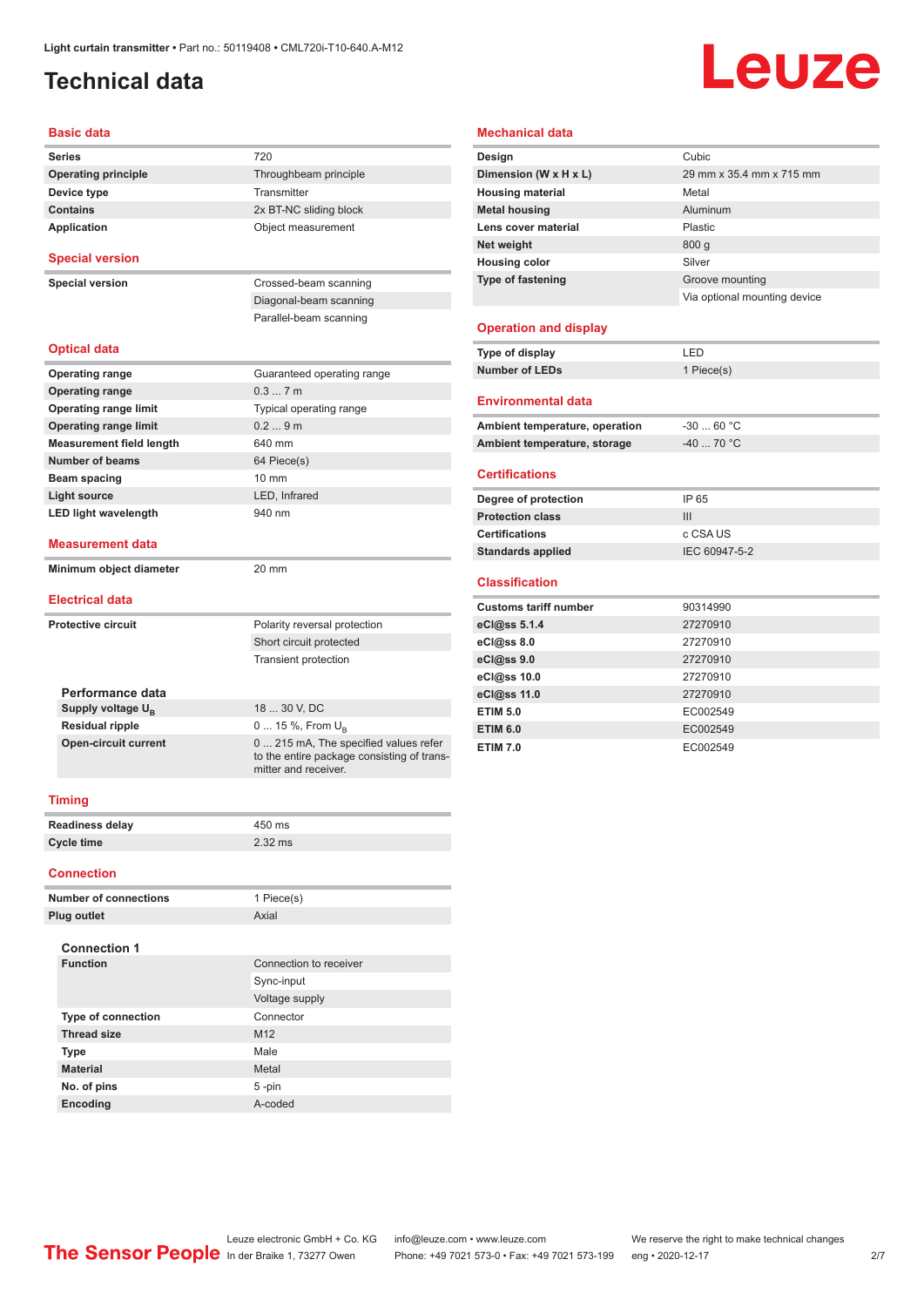### <span id="page-2-0"></span>**Dimensioned drawings**

All dimensions in millimeters



B Measurement field length 640 mm

F M6 thread G Fastening groove

- T Transmitter
	-
	- R Receiver
	- Y 5 mm



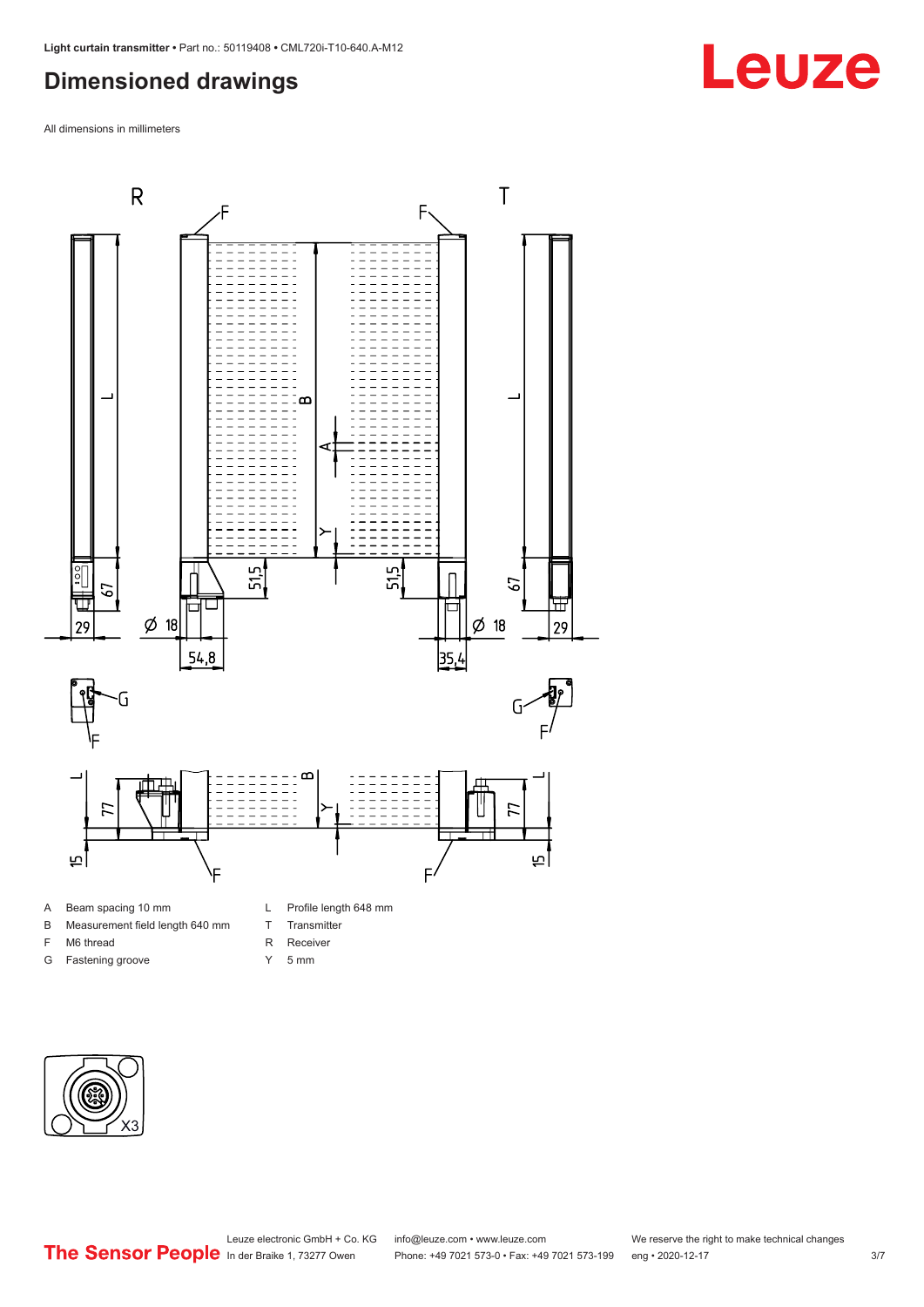#### <span id="page-3-0"></span>**Electrical connection**

## Leuze

#### **Connection 1**

| <b>Function</b>           | Connection to receiver |
|---------------------------|------------------------|
|                           | Sync-input             |
|                           | Voltage supply         |
| <b>Type of connection</b> | Connector              |
| <b>Thread size</b>        | M12                    |
| <b>Type</b>               | Male                   |
| <b>Material</b>           | Metal                  |
| No. of pins               | $5 - pin$              |
| Encoding                  | A-coded                |

#### **Pin Pin assignment**

|                | <b>FE/SHIELD</b> |  |  |
|----------------|------------------|--|--|
| $\overline{2}$ | V+               |  |  |
| 3              | <b>GND</b>       |  |  |
| $\overline{4}$ | RS 485 Tx+       |  |  |
| 5              | RS 485 Tx-       |  |  |



2

## **Operation and display**

| <b>LED</b> | <b>Display</b>                               | <b>Meaning</b>                                           |
|------------|----------------------------------------------|----------------------------------------------------------|
|            | Green, continuous light                      | Continuous mode                                          |
|            | Off                                          | No communication with the receiver / waiting for trigger |
|            | green, flashing in sync with the measurement | Measurement frequency display                            |

#### **Suitable receivers**

| Part no. | <b>Designation</b>                  | <b>Article</b>         | <b>Description</b>                                                                                                    |
|----------|-------------------------------------|------------------------|-----------------------------------------------------------------------------------------------------------------------|
| 50119646 | CML720i-R10-640.A/<br><b>CN-M12</b> | Light curtain receiver | Operating range: 0.3  7 m<br>Interface: CANopen<br>Connection: Connector, M12, Axial, 8 -pin                          |
| 50119836 | CML720i-R10-640.A/<br><b>CV-M12</b> | Light curtain receiver | Operating range: 0.3  7 m<br>Analog outputs: 2 Piece(s), Voltage, Current<br>Connection: Connector, M12, Axial, 8-pin |
| 50123481 | CML720i-R10-640.A/<br>D3-M12        | Light curtain receiver | Operating range: 0.3  7 m<br>Interface: RS 485 Modbus<br>Connection: Connector, M12, Axial, 8 -pin                    |
| 50119755 | CML720i-R10-640.A/<br>$L-M12$       | Light curtain receiver | Operating range: 0.3  7 m<br>Interface: IO-Link<br>Connection: Connector, M12, Axial, 8 -pin                          |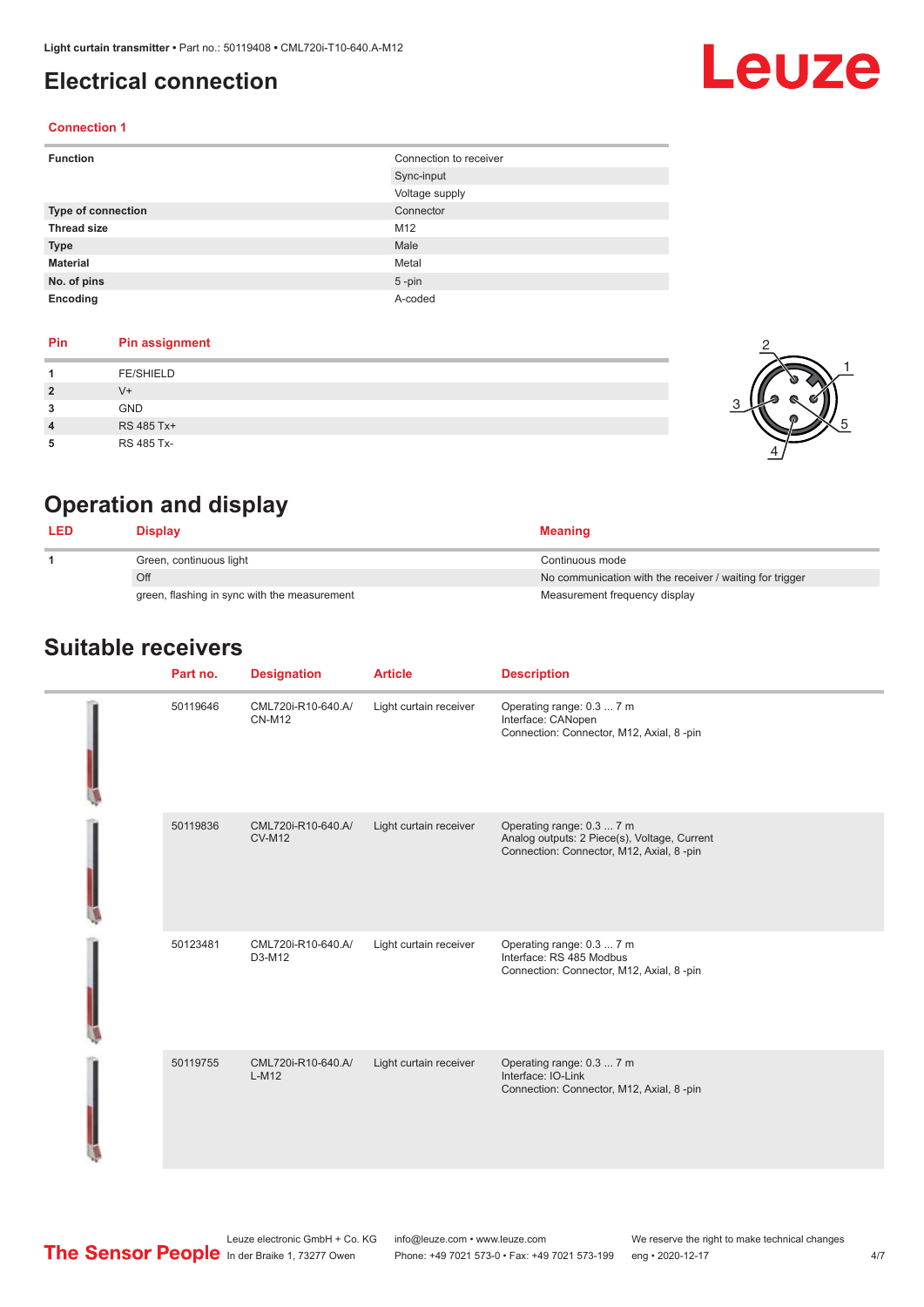## Leuze

#### <span id="page-4-0"></span>**Suitable receivers**

| Part no. | <b>Designation</b>                  | <b>Article</b>         | <b>Description</b>                                                                              |
|----------|-------------------------------------|------------------------|-------------------------------------------------------------------------------------------------|
| 50122988 | CML720i-R10-640.A/<br><b>PB-M12</b> | Light curtain receiver | Operating range: 0.3  7 m<br>Interface: PROFIBUS DP<br>Connection: Connector, M12, Axial, 8-pin |
| 50131944 | CML720i-R10-640.A/<br><b>PN-M12</b> | Light curtain receiver | Operating range: 0.3  7 m<br>Interface: PROFINET<br>Connection: Connector, M12, Axial, 8-pin    |

### **Part number code**

Part designation: **CML7XXi-YZZ-AAAA.BCCCDDD-EEEFFF**

| <b>CML</b>  | <b>Operating principle</b><br>Measuring light curtain                                                                                     |
|-------------|-------------------------------------------------------------------------------------------------------------------------------------------|
| 7XXi        | <b>Series</b><br>720i: 720i series<br>730i: 730i series                                                                                   |
| Y           | Device type<br>T: transmitter<br>R: receiver                                                                                              |
| <b>ZZ</b>   | <b>Beam spacing</b><br>05:5 mm<br>10:10 mm<br>20:20 mm<br>40:40 mm                                                                        |
| <b>AAAA</b> | Measurement field length [mm], dependent on beam spacing                                                                                  |
| B           | Equipment<br>A: connector outlet, axial<br>R: rear connector outlet                                                                       |
| CCC         | Interface<br>L: IO-Link<br>/CN: CANopen<br>/PB: PROFIBUS<br>/PN: PROFINET<br>/CV: Analog current and voltage output<br>/D3: RS 485 Modbus |
| <b>DDD</b>  | <b>Special equipment</b><br>-PS: Power Setting                                                                                            |
| EEE         | <b>Electrical connection</b><br>M12: M12 connector                                                                                        |
| <b>FFF</b>  | -EX: Explosion protection                                                                                                                 |
|             |                                                                                                                                           |
| <b>Note</b> |                                                                                                                                           |
|             | $\&$ A list with all available device types can be found on the Leuze website at www.leuze.com.                                           |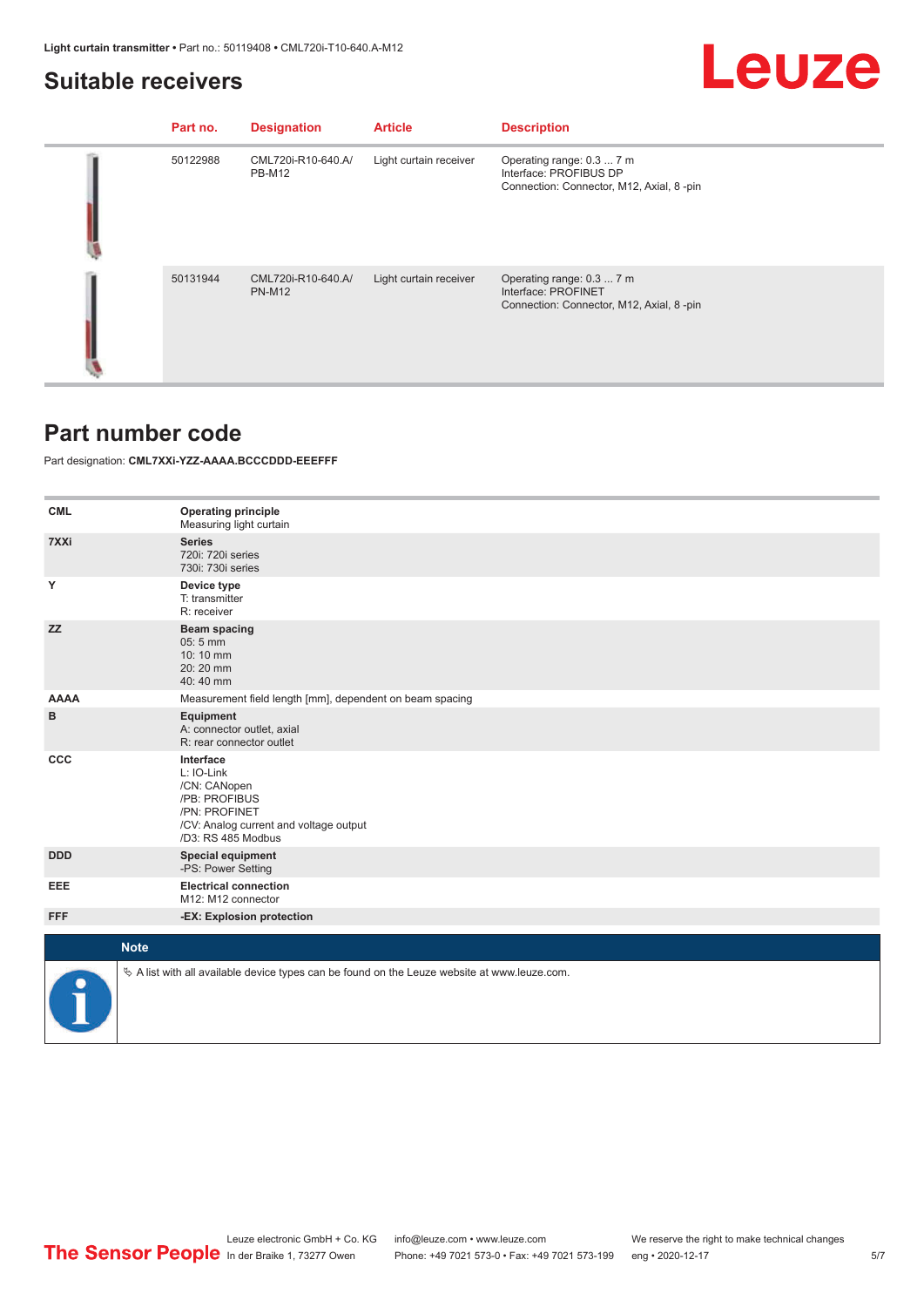### <span id="page-5-0"></span>**Notes**



#### **Observe intended use!**

 $\%$  This product is not a safety sensor and is not intended as personnel protection.

 $\%$  The product may only be put into operation by competent persons.

 $\%$  Only use the product in accordance with its intended use.

|  | <b>For UL applications:</b>                                                                                                                                                     |
|--|---------------------------------------------------------------------------------------------------------------------------------------------------------------------------------|
|  | $\%$ For UL applications, use is only permitted in Class 2 circuits in accordance with the NEC (National Electric Code).                                                        |
|  | These proximity switches shall be used with UL Listed Cable assemblies rated 30V, 0.5A min, in the field installation, or equivalent (categories: CYJV/<br>CYJV7 or PVVA/PVVA7) |

#### **Accessories**

#### Connection technology - Interconnection cables

|   |        | Part no. | <b>Designation</b>                     | <b>Article</b>        | <b>Description</b>                                                                                                                                                                                                                                    |
|---|--------|----------|----------------------------------------|-----------------------|-------------------------------------------------------------------------------------------------------------------------------------------------------------------------------------------------------------------------------------------------------|
| Ø | ⊙<br>œ | 50129781 | <b>KDS DN-M12-5A-</b><br>M12-5A-P3-050 | Interconnection cable | Suitable for interface: IO-Link, DeviceNet, CANopen<br>Connection 1: Connector, M12, Axial, Female, A-coded, 5-pin<br>Connection 2: Connector, M12, Axial, Male, A-coded, 5-pin<br>Shielded: Yes<br>Cable length: 5,000 mm<br>Sheathing material: PUR |

## Mounting technology - Mounting brackets

|               | Part no. | <b>Designation</b> | <b>Article</b>      | <b>Description</b>                                                                                                                                                                                                        |
|---------------|----------|--------------------|---------------------|---------------------------------------------------------------------------------------------------------------------------------------------------------------------------------------------------------------------------|
| <b>Altres</b> | 50142900 | BT 700M.5-2SET     | Mounting device set | Design of mounting device: Bracket mounting<br>Fastening, at system: Through-hole mounting, T slotted hole<br>Mounting bracket, at device: Screw type, Sliding block<br>Type of mounting device: Rigid<br>Material: Steel |

## Mounting technology - Swivel mounts

| Part no. | <b>Designation</b> | <b>Article</b>       | <b>Description</b>                                                                                                                                          |
|----------|--------------------|----------------------|-------------------------------------------------------------------------------------------------------------------------------------------------------------|
| 429046   | <b>BT-2R1</b>      | Mounting bracket set | Fastening, at system: Through-hole mounting<br>Mounting bracket, at device: Clampable<br>Type of mounting device: Turning, 360°<br>Material: Metal, Plastic |

Leuze